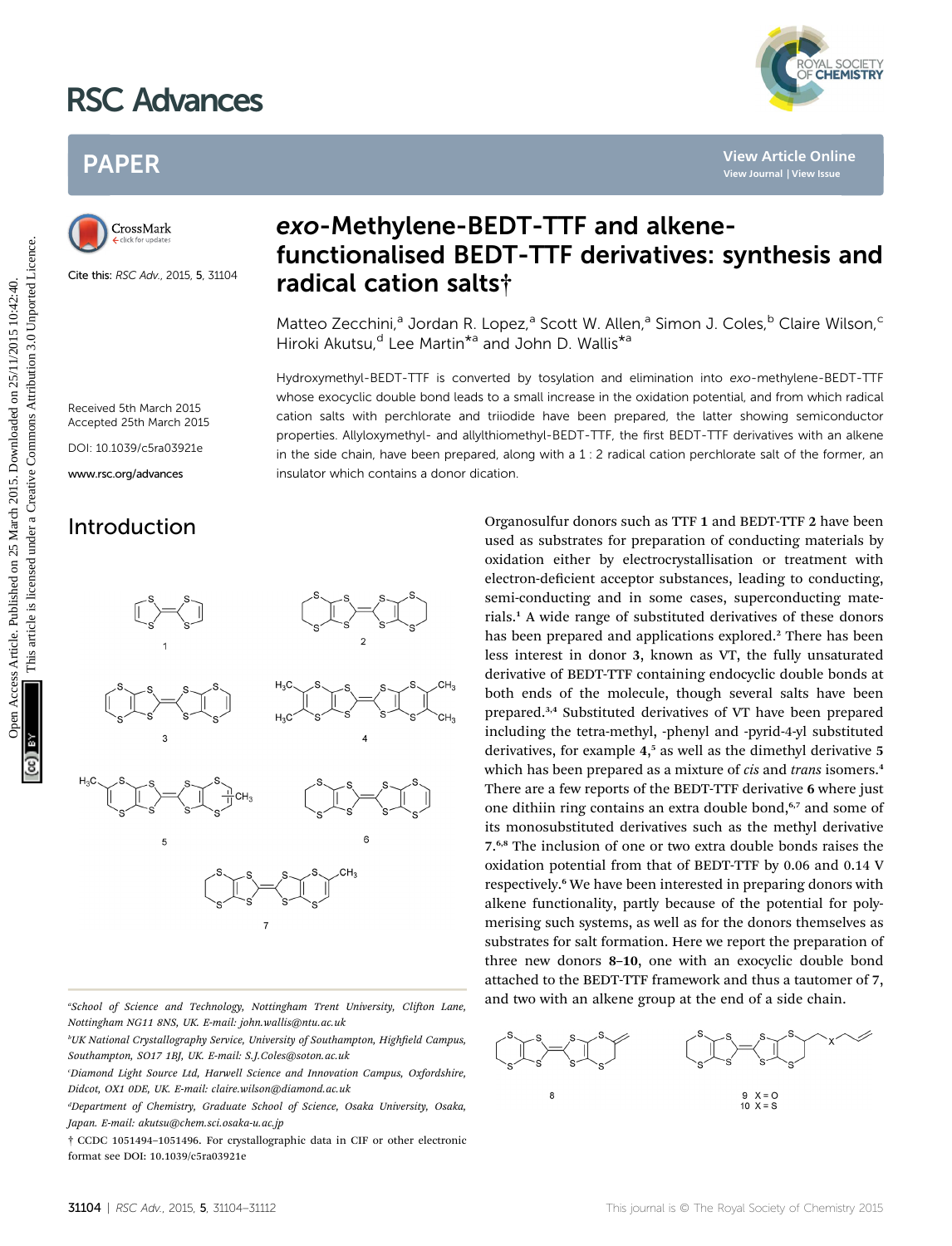# Discussion

#### Synthesis and properties of exo-methylene-BEDT-TTF

Hydroxymethyl-BEDT-TTF 12 is readily prepared in four steps from allyl acetate and trithione 11,<sup>9</sup> but has not been significantly exploited synthetically. We now report that conversion to its O-tosylate  $13<sup>9</sup>$  and subsequent treatment with t-butoxide eliminates tosic acid to give exo-methylene-BEDT-TTF 8 which has an exocyclic double bond connected to the BEDT-TTF system. We were unable to isomerise 8 to the donor 7 with an exocyclic methyl group and endocyclic double bond. The <sup>1</sup>H NMR spectrum of donor exo-methylene BEDT-TTF shows signals for the alkene hydrogens at  $\delta$ : 5.13 and 5.22 ppm and for the adjacent methylene group at  $\delta$ : 3.52 ppm. In contrast donor 7 clearly shows the methyl and vinyl hydrogen signals  $(\delta: 2.11)$ and 6.53 ppm) from the unsaturated ring and quite a different melting point.<sup>6,8</sup> Furthermore, the <sup>1</sup>H NMR of the dimethyl-VT donor 5 also clearly shows the presence of the methyl and vinyl hydrogens (Scheme 1).<sup>4</sup>

For the new donor 8 the consequence of conjugation of the organosulfur system with the exocyclic bond is a small increase in the first two oxidation potentials from  $0.52$  and  $0.94$  V (relative to Ag/AgCl) for BEDT-TTF to 0.56 and 0.97 V for exomethylene-BEDT-TTF (Table 1).

Electrocrystallisation experiments on exo-(methylene)BEDT-TTF 8 in the presence of various anions were carried out, and the most successful was that with perchlorate which gave thin black crystals of a 1 : 1 radical cation salt. Furthermore, diffusion of a dichloromethane solution of iodine into a benzonitrile solution of 8 led to a 2 : 2 : 1 salt of the donor monocation with triiodide and iodine which has been shown to be a semiconductor.

The crystal structure of the 1 : 1 salt with perchlorate was measured at 100 K. The crystal system is monoclinic, in space group  $P2<sub>1</sub>/c$ , with one donor cation and one perchlorate anion in the asymmetric unit (Fig. 1). The crystals are twinned and there is some orientational disorder of the perchlorate ion, as well as some of the commonly observed conformational disorder in the unsubstituted dithiin ring. The donor cations are organised in centrosymmetric pairs, and these are packed in the bc plane along with the anions (Fig. 2) which isolate pairs from one

| Compound                     | E,   | E,   |
|------------------------------|------|------|
| BEDT-TTF, 2                  | 0.52 | 0.94 |
| exo-Methylene-BEDT-TTF, 8    | 0.56 | 0.97 |
| Allyloxymethyl-BEDT-TTF, 9   | 0.54 | 0.94 |
| Allylthiomethyl-BEDT-TTF, 10 | 0.54 | 0.94 |

another. However, there are short contacts between pairs which lie side by side in the a direction (Fig. 3). In the donor cation the effect of the exocyclic alkene is a shortening of the endocyclic bonds connecting it to its sulfur and carbon atom neighbours to 1.758(13) and 1.457(18) Å. The alkene bond length is 1.32(2) Å but the apparent shortness may be due to some slight positional disorder of the terminal methylene group. The conformation of the substituted dithiin ring is an envelope with the  $sp<sup>3</sup>$  carbon atom at the envelope's flap. The exocyclic  $sp<sup>2</sup>$  methylene group lies to the opposite side. Within a donor cation dimer there are four short  $S\cdots S$  contacts between the centrosymmetrically related TTF moieties  $(3.375(4)$  and  $3.504(5)$  Å), and there are four short S $\cdots$ S contacts in the range 3.460(5)–3.535(5) Å between dimers (Fig. 3), thus providing a possible route for conduction of electrons through the structure. Unfortunately, the crystals were too brittle for attachment of electrodes for conductivity measurements. Paper<br> **Open Access Article Conservation Access Article Comparison Access Article is an article is article. The comparison Article is a set to common and triations IT. Published and triations Articles Articles Articles Art** 



Fig. 1 Molecular structure of the salt  $8 \cdot CIO_4$  with anisotropic displacement parameters drawn at the 50% level.



Scheme 1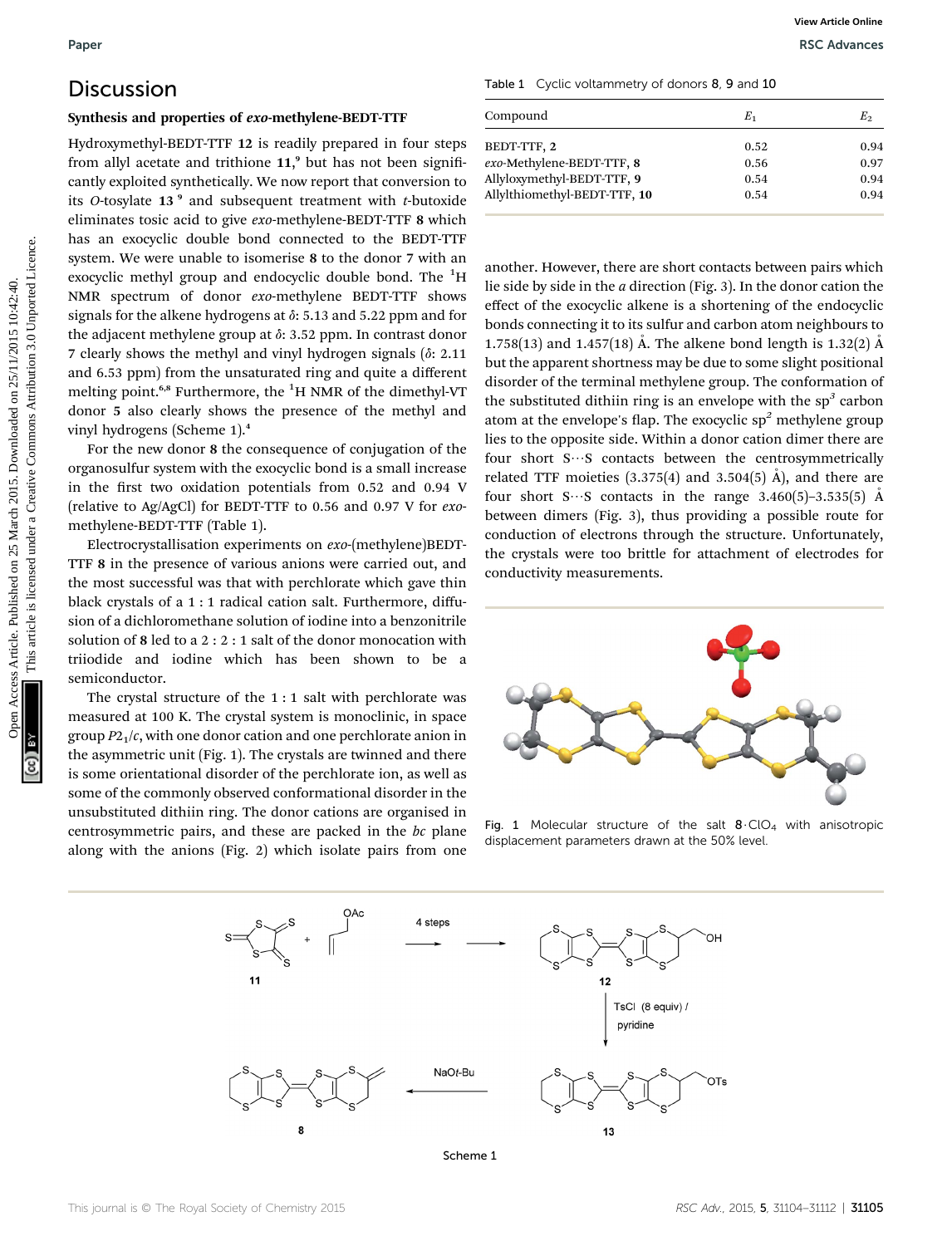

Fig. 2 Crystal packing of the salt  $8 \cdot CIO_4$  viewed down the a axis.

The X-ray crystal structure of the salt formed from donor 8 and iodine showed that it had a composition  $2:2:1$ donor :  $I_3$ :  $I_2$ . Two probe conductivity measurements showed that it was a semiconductor with room temperature conductivity of 1.89  $\times$  10<sup>-4</sup> S cm<sup>-1</sup> and an energy of activation of 0.373 eV. The crystal system is triclinic and the space group is  $P\overline{1}$ . The asymmetric unit is composed of one donor cation, one



Fig. 3 Inter-dimer S $\cdots$ S contacts (Å) in the a direction in the salt  $8 \cdot CIO<sub>4</sub>$ .



Fig. 4 A face to face radical cation pair surrounded by triiodide anions and iodine molecules in the crystal structure of  $8.1<sub>3</sub> \cdot 0.51<sub>2</sub>$ .



Fig. 5 Triodide/iodine network in the bc plane in the crystal structure of  $8 \cdot 1_3 \cdot 0.51_2$ . Intermolecular contacts < 3.5 Å shown.

triiodide and half of an iodine molecule, since the iodine molecule lies on a centre of symmetry. The donor cations are organised in face to face pairs, which are almost surrounded by iodine molecules and triiodide anions (Fig. 4 and 5). However, there are side to side contacts between adjacent pairs of donor cations in the  $a$  direction (Fig. 6). The I–I bond lengths are 2.8054(13)  $\AA$  in the iodine molecule and 2.8730(10) and 2.9535(10)  $\AA$  in the triiodide anion, and the two species approach each other at 85 $^{\circ}$  with a I $\cdots$ I contact of 3.3789(13) Å between them. Lines of triiodide anions run through the structure between the donor cation pairs, with successive short and long head to tail I···I contacts between triodides of 3.4274(11) and 3.8388(12)  $\AA$ . Within the radical cation pairs there are four short  $S\cdots S$  contacts between the S atoms of the TTF core, all of length 3.396(4)  $\AA$ . In addition there are two sets of two short  $S\cdots S$  contacts between adjacent cation pairs of length 3.462(4) and 3.543(4)  $\AA$  (Fig. 6). PSC Advances Weight and Separation 2015. The specific state of the specific interaction 2015. The specific of the specific state are the specific interaction and [Creative Commons Attribution 3.0 Unported Licence.](http://creativecommons.org/licenses/by/3.0/) The spec



Fig. 6  $S\cdots S$  contacts (Å) between adjacent dimers of donor cations in  $8.1, 0.51$ <sub>2</sub>.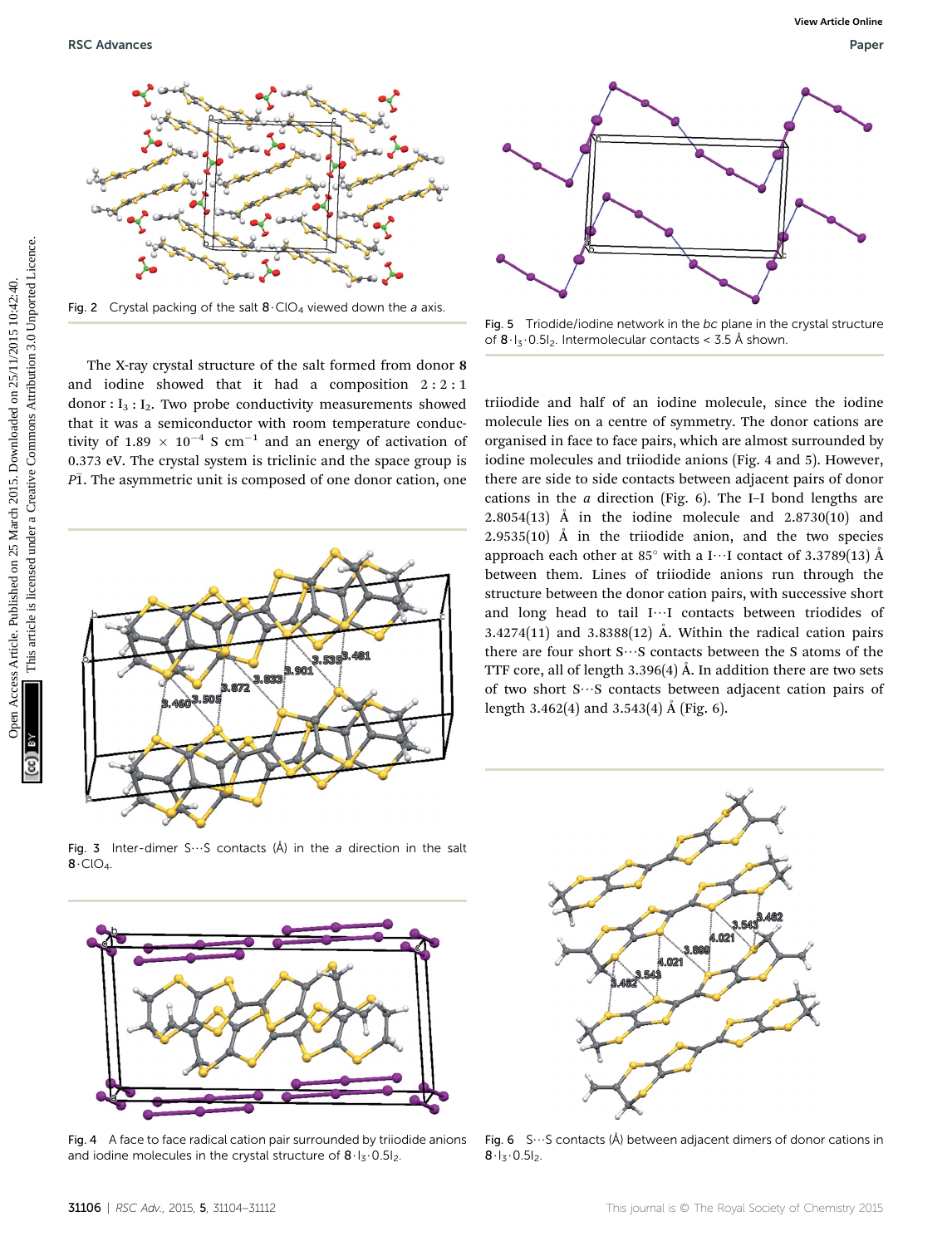

#### Synthesis of donors with a side chain alkene group

Reaction of diallyl ether with an excess of the trithione 11 in hot toluene gave thione 14, the product of one cycloaddition, as the main product in 68% yield. A small amount of the bis(thione) 15, formed by both alkene groups reacting with a trithione molecule was also isolated in 6% yield. Increasing the amount of the trithione in the reaction did not alter the product distribution. Conversion of the thione 14 to oxo compound 16 with mercuric acetate proceeded in 83% yield, and the oxo compound was coupled with the unsubstituted thione 18 to yield the BEDT-TTF derivative with an allyloxymethyl side chain 9 in 53% yield after separation from homo-coupled products (Scheme 2). The bis(thione) 15 decomposed slowly. Although it can be converted to the corresponding bis(oxo compound) 17, attempts to couple this product with 18 did not lead to any bis(BEDT-TTF) derivatives. The corresponding chemistry starting with diallyl sulphide proceeded in a similar way though with lower yields. Thus, reaction with trithione 11 gave the thione 19 resulting from just one cycloaddition in 31% yield. This was converted in 53% yield to the oxo compound 20, which was then coupled to the unsubstituted thione 18 to give the BEDT-TTF derivative with an allylthiomethyl side chain 10 in 31% yield

(Scheme 3). Zhu et al. have reported the closely related alkyne analogue 21. 10



The oxidation potentials of donors 9 and 10 were similar to those of BEDT-TTF. Electrocrystallisation experiments with 9 have yielded a 1 : 2 (Table 1) perchlorate salt whose crystal structure has been determined. Diffusion experiments with iodine only gave very small crystals of low quality. The crystal structure of  $9.2ClO<sub>4</sub>$ , measured at 100 K, is monoclinic, in space group  $P2<sub>1</sub>$  and there are two donors each bearing a charge of  $2+$ and four perchlorate anions in the unit cell. The crystal structure is shown in Fig. 7. The donor dication shows the typically very long bond between dithiole units of  $1.44(2)$  Å, and the four central C–S bonds, shortened by the 2+ charge, lie in the range 1.676(18)–1.717(18)  $\AA$  similar to those reported for the dication of BEDT-TTF.<sup>11</sup> The monosubstituted donor is disordered between two positions, which are roughly related by a 2 fold rotation about the long axis of the molecule. The positions differ in the point of attachment of the side chain to the dithiin



Scheme 3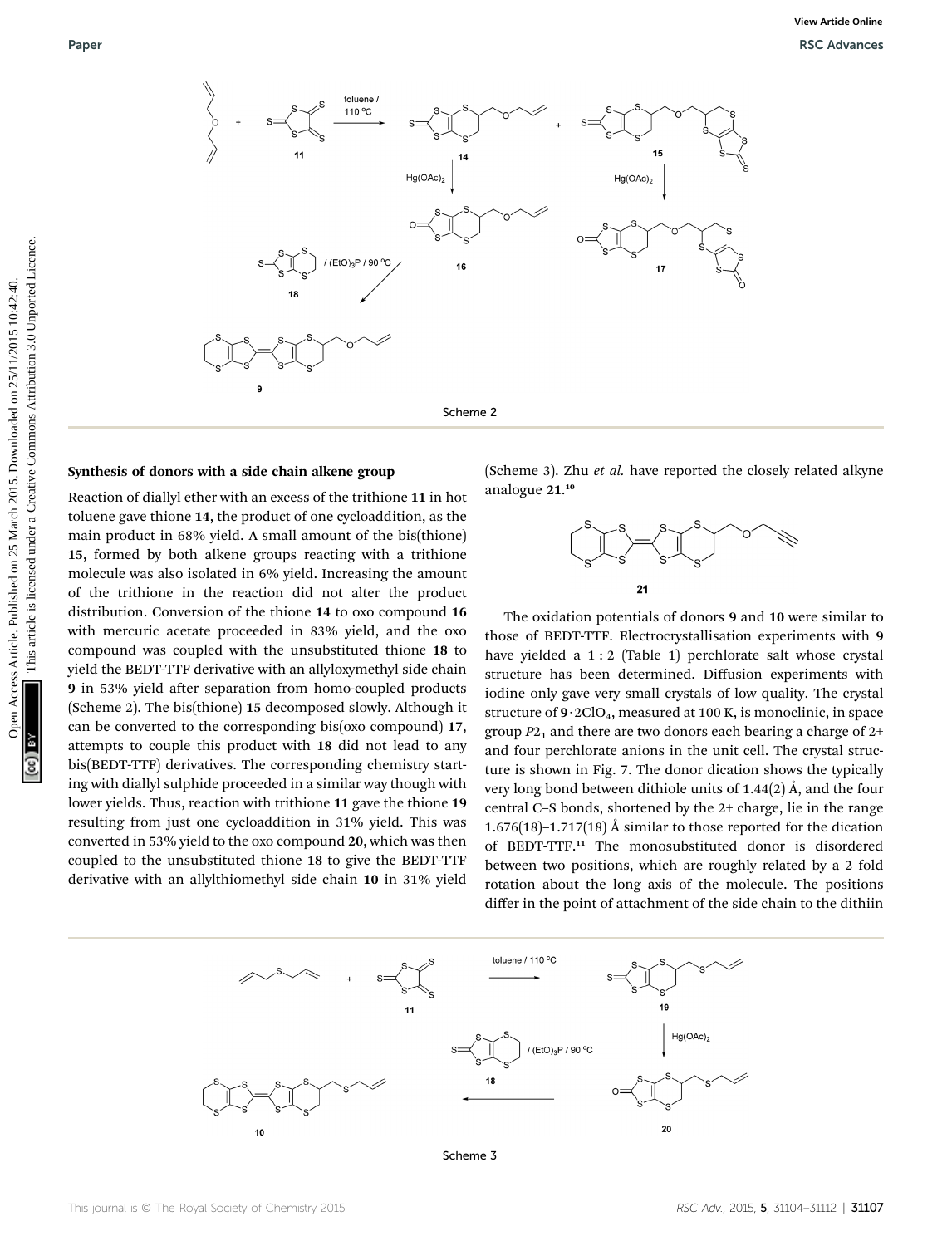

Fig. 7 Crystal structure of  $9.2CIO<sub>4</sub>$  viewed down the a axis, showing the integration of dicationic donors with anions.



Fig. 8 View of the donor dication of 9 showing the two disordered orientations of the side chain and how they overlap.



Fig. 9 Partial crystal packing diagram of  $9.2CIO<sub>4</sub>$  showing the relation between donor dications in the a and b directions. Only one conformation of the disordered donor is shown and anions are omitted for clarity.



Fig. 10 Contacts (Å) between the donor dication  $9^{2+}$  and perchlorate anions.

ring, however the side chain lies so that the two structures have a common position for the terminal allyloxy group. This is achieved by the dithiin ring in the two structures adopting an approximate envelope conformation with the side chain attached to the "flap" methine carbon and oriented in a pseudoaxial manner (Fig. 8). There is no stacking of donor dications, but there are lines of dications along the  $a$  axis organised so that the molecules have edge to edge  $S\cdots S$  contacts in the range 3.630(7)–4.198(8) Å. Adjacent donors in the  $b$  direction are strongly slipped relative to each other so that there are only three S $\cdots$ S contacts (3.728(7)–3.785(6)  $\AA$ ) between sulfurs from the unsubstituted end of one donor with sulfurs from the substituted end of the next donor (Fig. 9). The perchlorate anions are distributed among the donor dications, and each donor has  $S\cdots O$  contacts to four anions (Fig. 10). Although donor stacking and segregated anions are common in BEDT-TTF radical cation salts, the larger donor charge in this case leads to anion contacts with the organosulfur residue. Conductivity measurements showed that the material was an insulator as might be expected. PSC Advances<br>
THE CONSULTER THE COMMON COMMON COMMON COMMON COMMON COMMON COMMON COMMON COMMON COMMON COMMON COMMON COMMON COMMON COMMON COMMON COMMON COMMON COMMON COMMON COMMON COMMON COMMON COMMON COMMON COMMON COMMON C

# Conclusion

The small size of the substituent on exo-methylene-BEDT-TTF 8 provides minimal steric hindrance to crystal packing and may offer access to a wide range of new radical cation salts, as observed for BEDT-TTF. The ready preparation of donors 9 and 10 with a terminal alkene substituent provide donors with the potential for incorporation into polymers. Both of these aspects are now under investigation in our laboratory.

# Experimental

### General

Solution NMR spectra were measured on a JEOL Eclipse 400 spectrometer at 400 MHz for  $^{1}$ H and at 100.6 MHz for  $^{13}$ C using  $CDCl<sub>3</sub>$  as solvent and tetramethylsilane (TMS) as standard unless otherwise stated, and measured in p.p.m. downfield from TMS with coupling constants reported in Hz. IR spectra were recorded on a Perkin Elmer Spectrum 100 FT-IR Spectrometer using Attenuated Total Reflection sampling unless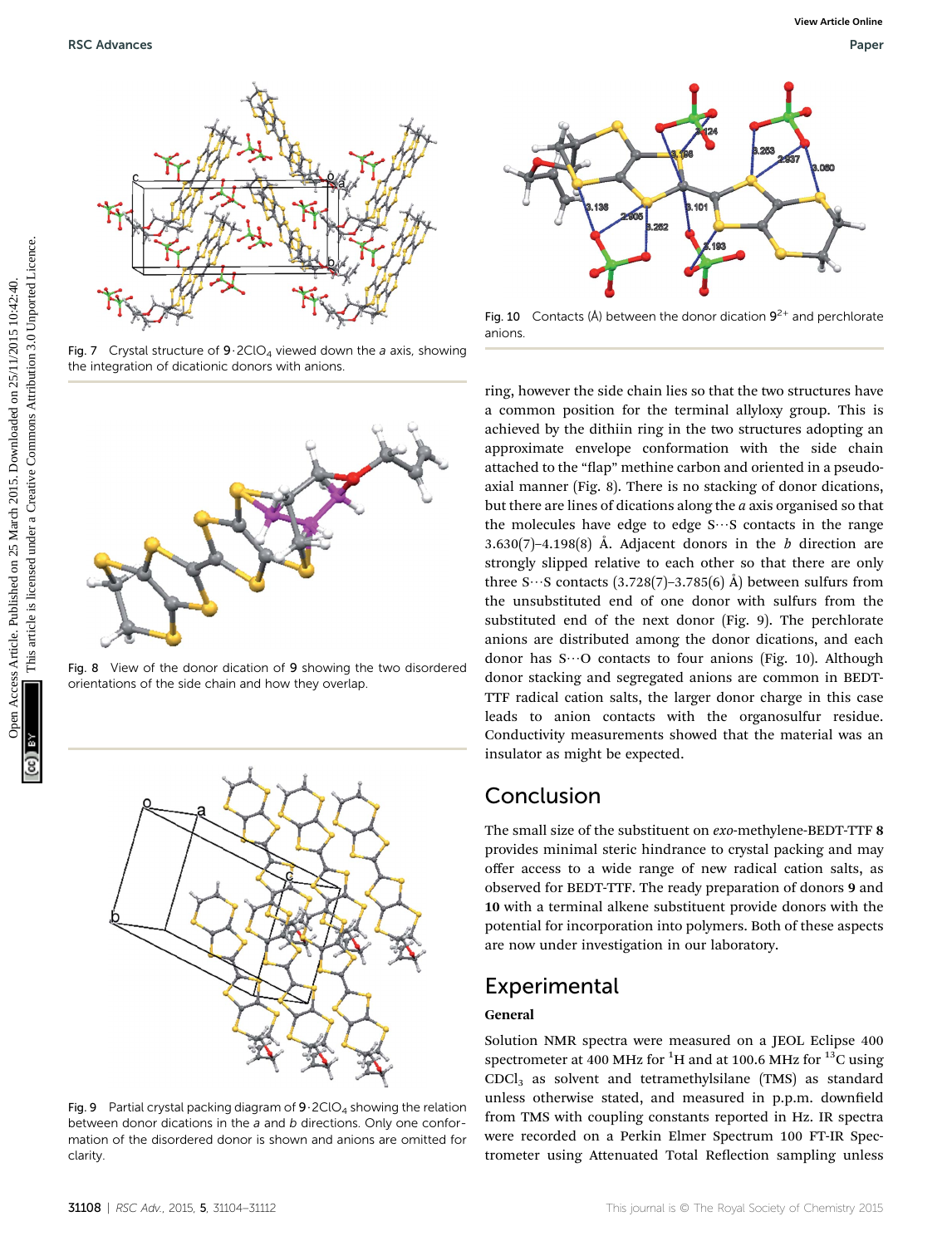otherwise stated, and are reported in  $\mathrm{cm}^{-1}$ . Mass spectra were recorded at the EPSRC UK National Mass Spectrometry Facility at the University of Swansea. Chemical analysis data were obtained from Mr Stephen Boyer, London Metropolitan University. Flash chromatography was performed on 40–63 silica gel. Cyclic voltammetry was conducted on a Metrohm m-Autolab Type III.

#### exo-Methylene-BEDT-TTF, 8

To a solution of tosyloxymethyl-BEDT-TTF 13<sup>°</sup> (0.103 g, 0.18 mmol) in dry THF (5 ml) under nitrogen was added sodium tertbutoxide (27 mg, 0.28 mmol). The solution was stirred at room temperature for 3 h. The solvent was evaporated, DCM added and the mixture washed with water. The organic phase was collected and dried over  $Na<sub>2</sub>SO<sub>4</sub>$ . The product was purified by flash chromatography (3 : 1 hexane : ethyl acetate) to yield donor 8 as an orange solid (0.099 g, 97%), m.p. 165 °C (dec.).  $\delta_H$  (400 MHz, CDCl<sub>3</sub>): 5.22 (1H, s, -C=CHH), 5.13 (1H, s, -C=CHH), 3.52 (2H, s, 6-H<sub>2</sub>), 3.23 (4H, s, 5'-,6'-H<sub>2</sub>);  $\delta$ <sub>C</sub> (100 MHz, CDCl<sub>3</sub>): 137.4  $(CH=CH<sub>2</sub>), 117.1, 114.6, 113.8, 113.7, 113.5, 112.0 (2-,2',3a-,3a',$ 7a-,7a′-C), 111.0 (-C=CH<sub>2</sub>), 36.5 (6-C), 30.1 (5′,6′-C); v<sub>max</sub>: 2958, 2921, 2847, 1598, 1407, 1386, 1282, 1259, 1223, 1211, 1124, 1093, 1020, 899, 875, 799, 769, 729, 622, 530, 496; found C, 33.45; H, 2.09%,  $C_{11}H_8S_8$  requires C, 33.33; H, 2.08%.

#### Radical cation salts of exo-methylene-BEDT-TTF, 8

Perchlorate salt. To the anodic side of a H-shaped electrochemical cell tted with a glass frit was placed donor 8 (5 mg, 0.0126 mmol), and to the cathodic side of the cell was added a 0.0089 M solution of tetrabutylammonium perchlorate in chlorobenzene (40 ml). The level of solution in each compartment was allowed to equilibrate, and into each side was inserted a platinum-tipped electrode. A constant current of  $2.0 \mu A$ was applied across the cell for 3 days to give black needleshaped crystals of  $8 \cdot \text{ClO}_4$ .

Triiodide salt. A solution of donor 8 (10 mg) in dichloromethane (10 ml) was slowly diffused into a solution of iodine (10 mg) in benzonitrile (10 ml) over two weeks to give black crystals of  $8 \cdot I_3 \cdot 0.5I_2$ .

#### Syntheses of alkenyl-substituted donors 9 and 10

5-(Allyloxymethyl)-5,6-dihydro-1,3-dithiolo[4,5-b]1,4-dithiin-2-thione, 14. A suspension of trithione 11 (2.94 g, 15.0 mmol) and diallyl ether (0.49 g, 5.0 mmol) in toluene (50 ml) was heated to reflux overnight, cooled to RT and filtered. The solid residue was washed with toluene and the combined filtrates collected. The solvent was evaporated and the residue purified by flash chromatography on silica  $(6:1 =$  cyclohexane : ethyl acetate)  $(R_f 0.75)$  to yield compound 14 (0.99 g, 68%) as a red oil.  $\delta_H$  (400 MHz, CDCl<sub>3</sub>): 5.81–5.91 (1H, m, -CH=CH<sub>2</sub>), 5.27 (1H,  $dq, J = 17.3, 1.6$  Hz,  $-CH = CHH-trans$ ), 5.20 (1H,  $dq, J = 10.1, 1.6$ Hz, –CH=CHH-cis), 4.01 (2H dt,  $J = 5.7$ , 1.2 Hz, –O–CH<sub>2</sub>–CH= CH<sub>2</sub>), 3.83–3.89 (1H, m, 5 H), 3.77 (1H, dd,  $J = 9.5$ , 8.5 Hz, 5- $CH_{\alpha}$ ), 3.60 (1H, dd, J = 9.5, 5.5 Hz, 5-CH<sub>6</sub>), 3.27-3.36 (2H, m, 6- $H_2$ );  $\delta_C$  (100 MHz, CDCl<sub>3</sub>): 207.7 (C=S), 133.7 (-CH=CH<sub>2</sub>), 123.5, 122.1 (3a-,7a-C), 117.8 (-CH=CH<sub>2</sub>), 72.3 (-O-CH<sub>2</sub>-

CH=CH<sub>2</sub>), 70.6 (5-CH<sub>2</sub>-O-), 42.6 (5-C), 31.3 (6-C);  $v_{\text{max}}$ : 2928, 2852, 1644, 1469, 1448, 1408, 1346, 1283, 1262, 1093, 1061, 989, 909, 770, 679; HRMS: (ASAP) found: 294.9403 (100%), C<sub>9</sub>H<sub>10</sub>O<sub>1</sub>S<sub>5</sub> +H requires: 294.9408; found C, 36.86; H, 3.46%,  $C_9H_{10}O_1S_5$ requires C, 36.73; H, 3.40%.

Further elution of the column gave bis(2-thioxo-1,3-dithiolo [4,5-b]1,4-dithiin-5-methyl]ether 15 ( $R_f$  0.35) (0.15 g, 6%) as a brown solid, m.p. 117 °C (dec).  $\delta_H$  (400 MHz, CDCl<sub>3</sub>): 3.84–3.93  $(4H, m, -CH_2-O-CH_2)$ , 3.69–3.77  $(2H, m, 5-, 5'-H)$ , 3.29–3.34  $(4H,$ m, 6-,6'-H<sub>2</sub>);  $\delta_C$  (100 MHz, CDCl<sub>3</sub>): 207.5 (2  $\times$  C=S), 122.8, 121.9  $(3a-,3a',7a-,7a'-C), 76.7 (-CH_2-O-CH_2-). 42.1 (5-,5'-C), 31.2$  $(6\text{-}, 6'\text{-}C); v_{\text{max}}: 2847, 1478, 1404, 1261, 1112, 1054, 868, 517;$ HRMS: (ASAP) found: 490.8003,  $C_{12}H_{10}O_1S_{10}$  + H requires 490.8011; found C, 29.48; H, 2.15%, C<sub>12</sub>H<sub>10</sub>OS<sub>10</sub> requires C, 29.38; H, 2.04%. Over a period of time this compound decomposed.

5-(Allyloxymethyl)-5,6-dihydro-1,3-dithiolo[4,5-b]1,4-dithiin-**2-one, 16.** To a solution of thione  $14$  (2.13 g, 7.3 mmol) in CHCl<sub>3</sub> (100 ml) was added mercury( $\pi$ ) acetate (5.70 g, 17.9 mmol) and the suspension left stirring for 4 h. under nitrogen at RT. The solid obtained during the reaction was filtered and washed with CHCl<sub>3</sub>. The combined filtrates were neutralised with solid NaHCO<sub>3</sub>. The organic layer was collected and washed with water, dried over  $MgSO<sub>4</sub>$  and the solvent evaporated to give the desired compound 16 (2.70 g, 83%) as a yellow-brown oil;  $\delta_H$  $(400 \text{ MHz}, \text{CDCl}_3)$ : 5.77-5.87 (1H, m, -CH=CH<sub>2</sub>), 5.23 (1H, dq,  $J = 17.2$ , 1.4 Hz, -CH=CHH-trans), 5.16 (1H, dq,  $J = 10.4$ , 1.4 Hz,  $-CH=CHH\text{-}cis$ ), 3.97 (2H, dt, J = 5.7, 1.3 Hz,  $-O-CH_2-CH=CH_2$ ), 3.82–3.88 (1H, m, 5-H), 3.75 (1H, t,  $J = 9.6$  Hz, 5-CH<sub>a</sub>), 3.28 (1H, dd,  $J = 9.6$ , 5.6 Hz, 5-CH<sub>B</sub>), 3.23–3.32 (2H, m, 6-H<sub>2</sub>);  $\delta_C$  (100 MHz, CDCl<sub>3</sub>): 188.7 (C=O), 133.8 (-CH=CH<sub>2</sub>), 113.9, 112.5 (3a-,7a-C), 117.7 (CH=CH<sub>2</sub>), 72.3 (O-CH<sub>2</sub>-CH=CH<sub>2</sub>), 70.7 (5-CH<sub>2</sub>-O-), 44.3 (6-C), 32.4 (5-C);  $v_{\text{max}}$ : 2918, 2853, 1673, 1621, 1509, 1241, 1093, 825, 763, 542; HRMS: (ASAP) found: 278.9632, C<sub>9</sub>H<sub>10</sub>O<sub>2</sub>S<sub>4</sub> + H requires: 278.9636; found C, 38.69; H, 3.48%,  $C_9H_{10}O_2S_4$ requires C, 38.85; H, 3.60%. Paper<br>
March 2018 Control and article is the control and substitute on 25 March 2015. Download article is the control and the common March 2015. Downloaded on 25 March 2015. Downloaded is the same of the CREAT CONSTRATION

> (Allyloxymethyl)-BEDT-TTF, 9. To a solution of oxo compound 16 (1.08 g, 3.90 mmol) in freshly distilled triethyl phosphite (30 ml) was added unsubstituted thione 18 (1.74 g, 7.80 mmol) and the solution was left stirring for 5 h. under nitrogen at 90 °C. The BEDT-TTF formed was filtered off and the triethyl phosphite was distilled off from the filtrate using a Kugelrohr apparatus. The residue was purified using flash chromatography  $(3:1 =$  cyclohexane : ethyl acetate) affording the desired product 9 as an orange solid (0.94 g, 53%), which was recrystallized from acetonitrile, m.p. 82–84 °C.  $\delta_H$ (400 MHz, CDCl<sub>3</sub>): 5.83-5.94 (1H, m, -CH=CH<sub>2</sub>), 5.29 (1H, dq,  $J = 16.9, 1.8$  Hz,  $-CH = CHH_{trans}$ , 5.22 (1H, dd,  $J = 10.5, 1.8$  Hz,  $-CH = CHH_{cis}$ , 4.02 (2H, dt,  $J = 5.5$ , 1.2 Hz,  $-O-CH_2-CH=CH_2$ ), 3.78–3.84 (1H, m, 5-H), 3.74 (1H, t,  $J = 9.2$  Hz, 5-CH<sub>a</sub>), 3.57 (1H, dd, J = 9.2, 5.0 Hz, 5-C $H_{\beta}$ ), 3.29 (4H, s, 5'-,6'- $H_2$ ), 3.19–3.28 (2H, m, 6-H<sub>2</sub>);  $\delta_C$  (100 MHz, CDCl<sub>3</sub>): 134.0 (-CH=CH<sub>2</sub>), 117.7  $(CH=CH<sub>2</sub>), 114.2, 113.7, 113.3, 111.8, 111.6 (sp<sup>2</sup>-*C*), 72.3 (O CH_2$ -CH=CH<sub>2</sub>), 71.0 (5-CH<sub>2</sub>), 43.0 (5-C), 32.1 (6-C), 30.1 (5'-6'-C);  $v_{\text{max}}$ : 3075, 2977, 2929, 2847, 1644, 1472, 1448, 1408, 1347, 1283, 1260, 1094, 986, 907, 770, 680, 652, 555, 500, 449; HRMS: (ASAP) found: 454.8881,  $C_{14}H_{14}OS_8 + H$  requires: 454.8883;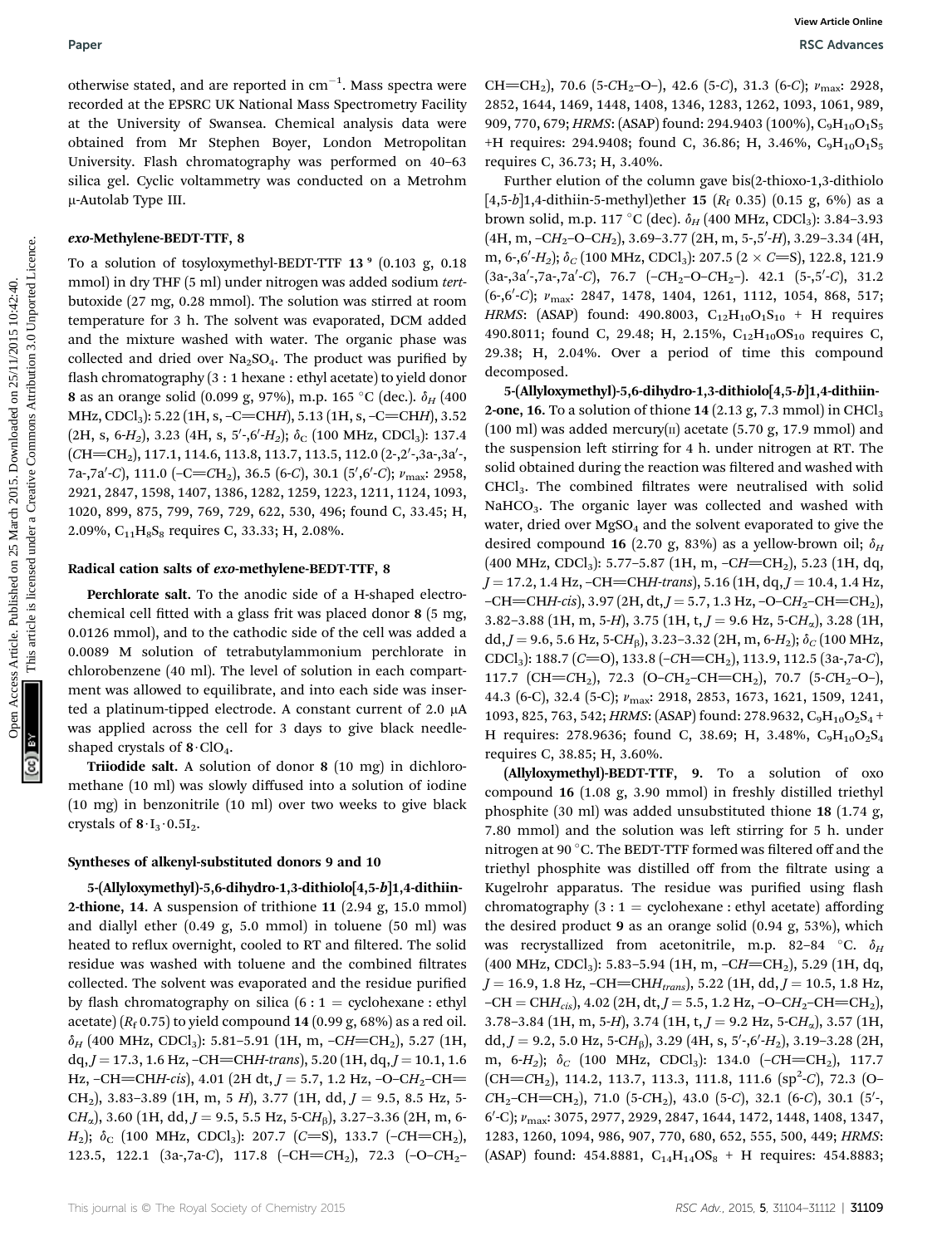found C, 36.91; H, 3.15%,  $C_{14}H_{14}OS_8$  requires C, 37.00; H, 3.08%.

Bis(2-oxo-1,3-dithiolo[4,5-b]1,4-dithiin-5-methyl)ether, 17. To a solution of 15 (0.75 g, 1.53 mmol) in CHCl<sub>3</sub> (60 ml) was added mercury( $\pi$ ) acetate (1.71 g, 5.36 mmol) and the suspension was left stirring at RT for 5 h. The solid was filtered off and the solution neutralised with saturated aqueous NaHCO<sub>3</sub> (5  $\times$ 50 ml). The organic phase was collected, washed sequentially with water (50 ml) and brine (50 ml) and dried over  $MgSO<sub>4</sub>$ . Evaporation of the solvent gave the desired product 17 as a brown solid (0.64 g, 91%), m.p. 122-124 °C.  $\delta_H$  (400 MHz,  $DMSO-d<sub>6</sub>)$ : 4.14–4.21 (2H, m, 5-, 5'-H), 3.83–3.91 (2H, m) and  $3.67-3.73$  (2H, m) ( $-CH_2-O-CH_2$ ),  $3.48$  (2H, dd,  $J = 13.6$ ,  $3.4$  Hz) and 3.39 (2H, dd,  $J = 13.6$ , 6.3 Hz)  $(6\text{-}, 6\text{-}H_2)$ ;  $\delta_C$  (100 MHz, DMSO-d<sub>6</sub>): 187.9 (2 × C=O), 114.2, 112.7 (3a-,3a'-,7a-,7a'-C), 71.4 (CH<sub>2</sub>-O-CH<sub>2</sub>-), 44.4 (5-, 5'-C), 32.0 (6-, 6'-C);  $\nu_{\text{max}}$ : 2850, 1614, 1498, 1408, 1100, 768, 463; HRMS: (ASAP) found 458.8489,  $C_{12}H_{10}O_3S_8$  + H requires 458.8468; found C, 31.54; H, 2.29%,  $C_{12}H_{10}O_3S_8$  requires C, 31.44; H, 2.18%. Attempted cross coupling of 17 with thione 18 in triethyl phosphite was unsuccessful.

5-(Allylthiomethyl)-5,6-dihydro-1,3-dithiolo[4,5-b]1,4-dithiin-2-thione, 19. A suspension of trithione 11 (5.82 g, 29.7 mmol) and diallyl sulphide (1.42 g, 11.9 mmol) in toluene (160 ml) was heated to reflux overnight, cooled to RT and filtered. The solid residue was washed with  $CHCl<sub>3</sub>$  and the combined filtrates collected. The solvent was evaporated and the residue purified by flash chromatography on silica  $(3:1 =$  cyclohexane : ethyl acetate) to yield compound 19 (1.14 g, 31%) as a red oil.  $\delta_H$  (400 MHz, CDCl<sub>3</sub>): 5.68–5.78 (1H, m, –CH=CH<sub>2</sub>), 5.10 (1H, br d, J = 9.6 Hz,  $-CH=CHH_{cis}$ , 5.09 (1H, dd,  $J = 17.1$ , 1.4 Hz,  $-CH =$ CH $H_{trans}$ ), 3.66-3.72 (1H, m, 5-H), 3.30-3.41 (2H, m, 6-H<sub>2</sub>), 3.14  $(2H, d, J = 7.2$  Hz,  $CH_2$ -CH=CH<sub>2</sub>), 2.87 (1H, dd, J = 14.0, 8.8 Hz, 5-CH<sub>a</sub>), 2.80 (1H, dd,  $J = 14.0$ , 5.9 Hz, 5-CH<sub>B</sub>);  $\delta_C$  (100 MHz, CDCl<sub>3</sub>): 207.8 (C=S), 133.7 (–CH=CH<sub>2</sub>), 123.1, 121.7 (3a-,7a-C), 118.2 (–CH=CH<sub>2</sub>), 42.5 (5-C), 35.3 (5-CH<sub>2</sub>-S), 34.8 (–S–CH<sub>2</sub>– CH=CH<sub>2</sub>), 32.9 (6-C);  $v_{\text{max}}$ : 2905, 1631, 1484, 1403, 1054, 917, 574; HRMS: (ASAP) found: 310.9179,  $C_9H_{11}S_6$  + H requires: 310.9180.

5-(Allylthiomethyl)-5,6-dihydro-1,3-dithiolo[4,5-b]1,4-dithiin-2-one, 20. To a solution of thione 19 (1.10 g, 3.5 mmol) in CHCl<sub>3</sub> (25 ml) under nitrogen was added mercury $(n)$  acetate (3.00 g, 9.4 mmol) and the suspension was left stirring for 2 h. at RT. The solid obtained during the reaction was filtered and washed with CHCl<sub>3</sub>. The combined filtrates were washed with a saturated solution of NaHCO<sub>3</sub> ( $5 \times 20$  ml). The organic layer was collected and washed sequentially with water and brine and dried over  $MgSO<sub>4</sub>$  to give the desired compound 20 (0.60 g, 53%) as a pinkred oil.  $\delta_H$  (400 MHz, CDCl<sub>3</sub>): 5.67–5.78 (1H, m, –CH=CH<sub>2</sub>), 5.10 (1H, br d,  $J = 10.0$  Hz,  $-CH = CHH_{cis}$ ), 5.09 (1H, dd,  $J = 17.5$ , 1.3 Hz,  $-CH=CHH_{trans}$ , 3.69–3.75 (1H, m, 5-H), 3.39 (1H, dd,  $J =$ 13.4, 3.1 Hz,  $6-H_{\alpha}$ ), 3.33 (1H, dd,  $J = 13.4$ , 6.0 Hz,  $6-H_{\beta}$ ), 3.14 (2H, d,  $J = 7.3$  Hz,  $-CH_2$ -CH=CH<sub>2</sub>), 2.89 (1H, dd,  $J = 13.9$ , 9.0 Hz, 5-CH<sub>a</sub>), 2.81 (1H, dd,  $J = 13.9, 5.8$  Hz, 5-CH<sub>β</sub>);  $\delta_C$  (100 MHz, CDCl<sub>3</sub>): 188.9 (C=O), 133.8 (-CH=CH<sub>2</sub>), 118.2 (CH=CH<sub>2</sub>), 113.5, 112.3 (3a-,7a-C), 44.4 (5-C), 35.4 (5-CH<sub>2</sub>-S), 34.9 (-S-CH<sub>2</sub>-CH=CH<sub>2</sub>), 34.2 (6-C);  $v_{\text{max}}$ : 2910, 1670, 1628, 1503, 1405, 1226,

988, 916, 888, 754; found C, 36.60; H, 3.51%, C<sub>9</sub>H<sub>10</sub>OS<sub>5</sub> requires C, 36.73; H, 3.40%.

(Allylthiomethyl)-BEDT-TTF, 10. To a solution of oxo compound 20 (0.60 g, 2.05 mmol) in freshly distilled triethyl phosphite (30 ml) was added unsubstituted thione 18 (0.92 g, 4.1 mmol) and the solution was left stirring for 5 h. under nitrogen at 90 $\degree$ C. The BEDT-TTF formed during the reaction was filtered off and the triethyl phosphite was distilled off from the filtrate using a Kugelrohr apparatus. The crude red oil was purified by flash chromatography  $(6:1 =$  cyclohexane : ethyl acetate) affording the donor 10 as an orange-red solid (0.30 g, 31%), m.p. 107-109 °C.  $\delta_H$  (400 MHz, CDCl<sub>3</sub>): 5.67-5.77 (1H, m,  $-CH=CH<sub>2</sub>$ ), 5.08 (1H, br d,  $J = 10.8$  Hz,  $-CH=CHH<sub>cis</sub>$ ), 5.07 (1H, dq,  $J = 16.4$ , 1.2 Hz,  $-CH=CHH_{trans}$ , 3.58-3.63 (1H, m, 5-H),  $3.21 - 3.27$  (2H, m, 6-H<sub>2</sub>),  $3.22$  (4H, s,  $5'$ -,6'-H<sub>2</sub>),  $3.12$  (2H, d, J = 7.2 Hz,  $-S-CH_2CH=CH_2$ ), 2.82 (1H, dd,  $J = 14.0$ , 9.2 Hz, 5-CH<sub>a</sub>) 2.75 (1H, dd,  $J = 14.0$ , 5.8 Hz, 5-CH<sub>β</sub>);  $\delta_C$  (100 MHz, CDCl<sub>3</sub>): 133.7  $(-CH=CH<sub>2</sub>),$  118.0  $(-CH=CH<sub>2</sub>),$  113.8, 113.7, 112.8, 111.9, 111.6  $(2\text{-},2\text{'}-3a\text{-},3a\text{'}-7a\text{-},7a\text{'}-C)$ , 42.9  $(5\text{-}C)$ , 35.3  $(-S\text{-}CH_2\text{-}CH=$ CH<sub>2</sub>), 34.9 (5-CH<sub>2</sub>S-), 33.6 (6-C), 30.1 (5′-, 6′-C);  $v_{\text{max}}$ : 2915, 1633, 1517, 1399, 1287, 1203, 913, 882, 772; found C, 35.81; H, 2.93%,  $C_{14}H_{14}S_9$  requires C, 35.74; H, 2.98%. BSC Advances Worwide Cases; The Access Article Cases Article is lightly are an activities in the Access Article is lightly and the article is lightly article. The article is lightly and the same of the article is lightly

#### Radical cation salts of allyloxymethyl-BEDT-TTF, 9

Perchlorate salt. To the anodic side of a H-shaped electrochemical cell fitted with a glass frit was placed donor 9 (10 mg, 0.022 mmol), and to the cathodic side of the cell was added a 0.0089 M solution of tetrabutylammonium perchlorate in chlorobenzene (40 mL). The level of solution in each compartment was allowed to equilibrate, and into each side was inserted a platinum-tipped electrode. A constant current of  $0.5 \mu A$ was applied across the cell for 4 weeks to give black needle shaped crystals of  $9 \cdot (ClO_4)_2$ .

#### X-ray crystallography

Crystal data for  $8 \cdot \text{ClO}_4$ .  $C_{11}H_8S_8 \cdot \text{ClO}_4$ ,  $M_r = 496.10$ , monoclinic,  $a = 6.401(2)$ ,  $b = 16.234(5)$ ,  $c = 16.417(5)$  Å,  $\beta =$ 95.579(9)°,  $V = 1697.9(9)$   $\AA^3$ ,  $Z = 4$ ,  $P2_1/c$ ,  $D_c = 1.941$  g cm<sup>-3</sup>, MoKa ( $\lambda = 0.71073$  Å),  $\mu = 1.224$  mm<sup>-1</sup>,  $T = 100(2)$  K, 12 665 unique reflections ( $R_{\text{int}} = 0.16$ ), 8291 with  $F^2 > 2\sigma$ ,  $R(F, F^2 > 2\sigma) =$ 0.11,  $R_w$  ( $F^2$ , all data) = 0.16. The data were measured at the National Crystallography Centre,<sup>12</sup> Southampton University on a Rigaku AFC12 diffractometer equipped with enhanced sensitivity (HG) Saturn724+ CCD detector mounted at the window of an FR-E+ SuperBright molybdenum rotating anode generator (Mo K $\alpha$ ,  $\lambda = 0.71075$  Å) with VHF *Varimax* optics (70 µm focus) using Crystal Clear software<sup>13</sup> for data collection and reduction. The structure was solved with SHELXS97, $14$  and refined with SHELX2013<sup>15</sup> within OLEX2.<sup>16</sup> Data were collected from a twinned crystal. ROTAX<sup>17</sup> was used to identify the twin law, corresponding to a 2-fold rotation about the 1 0 0 direction: twin law  $[1.000 \ 0.000 \ 0.000] \ [0.000 \ -1.000 \ 0.000] \ [-0.498 \ 0.000]$  $-1.000$ ] and the twin component fraction refined to 0.71. Disorder in the  $ClO<sub>4</sub>$  anion was modelled with two of the oxygen sites split over two sites with the occupancy refined competitively, 0.63/0.37(3), and isotropic atomic displacement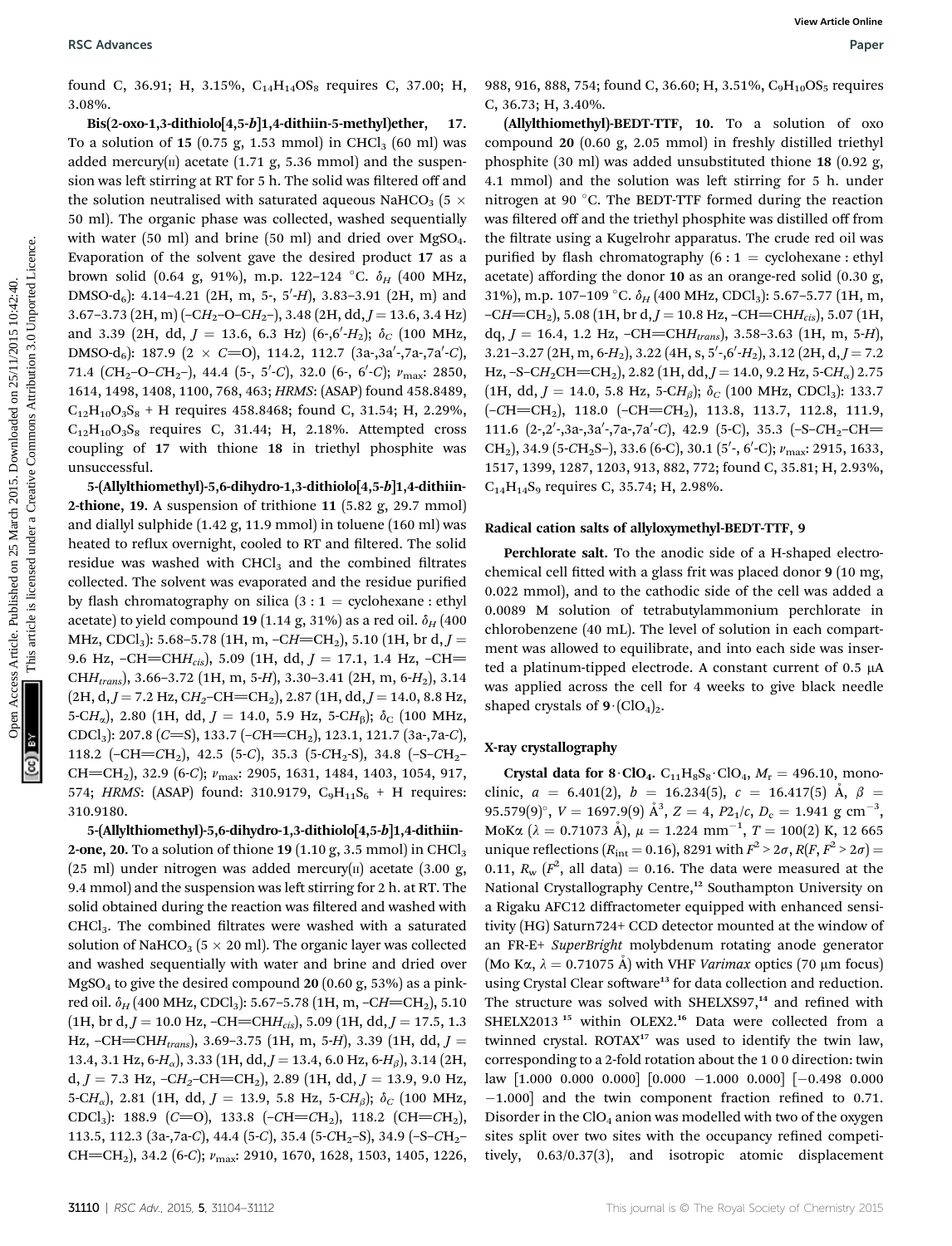parameters for partially occupied atoms. Distance restraints were applied to the Cl–O distances.

Crystal data for  $8 \cdot I_3 \cdot (I_2)_{0.5}$ . C<sub>11</sub>H<sub>8</sub>S<sub>8</sub> $\cdot I_3 \cdot 0.5I_2$ , M<sub>r</sub> = 904.28, triclinic,  $a = 8.2014(15)$ ,  $b = 9.1986(16)$ ,  $c = 15.637(3)$  Å,  $\alpha =$ 86.967(10),  $\beta = 86.049(10), \gamma = 72.972(7)^\circ, V = 1124.6(4)$   $\rm \AA^3,$  $Z = 2$ , PĪ, D<sub>c</sub> = 2.670 g cm<sup>-3</sup>, ΜοΚα (λ = 0.71073 Å),  $μ = 6.281$ mm<sup>-1</sup>,  $T = 296(2)$  K, 4911 unique reflections ( $R_{\text{int}} = 0.026$ ), 3208 with  $F^2 > 2\sigma$ ,  $R(F, F^2 > 2\sigma) = 0.049$ ,  $R_w(F^2, \text{ all data}) = 0.15$ . Data were collected at room temperature using a Rigaku Mercury sII CCD configured with the Rigaku MicroMax-007HF generator and VariMax confocal mirror using Crystal Clear software<sup>13</sup> for data collection and reduction. The structure was solved by SIR92<sup>18</sup> and refined with SHELX2013<sup>15</sup> using the Rigaku CrystalStructure® software package.

Crystal data for  $9 \cdot (ClO_4)_2$ . C<sub>14</sub>H<sub>14</sub>OS<sub>8</sub> · 2ClO<sub>4</sub>, M<sub>r</sub> = 653.63, monoclinic,  $a = 5.9156(4)$ ,  $b = 9.5177(7)$ ,  $c = 21.3112(16)$  Å,  $\beta$  $= 97.871(4)^\circ, V = 1188.58(13) \, \text{\AA}^3, Z = 2, P_{21}, D_{\rm c} = 1.826 \, \text{g cm}^{-3},$ MoKa ( $\lambda = 0.6889$  Å),  $\mu = 0.942$  mm $^{-1}$ ,  $T = 100(2)$  K, 9058 unique reflections ( $R_{\text{int}} = 0.08$ ), 8296 with  $F^2 > 2\sigma$ ,  $R(F, F^2 > 2\sigma)$  $= 0.079, R_{\rm w} (F^2, \text{all data}) = 0.22$ . The data were collected using synchrotron X-ray radiation ( $\lambda = 0.6889$  Å) at the Diamond Light Source, UK using Beamline I19 situated on an undulator insertion device with a combination of double crystal monochromator, vertical and horizontal focussing mirrors and a series of beam slits (primary white beam and either side of the focussing mirrors). The experimental hutch (EH1) is equipped with a Crystal Logic 4-circle kappa geometry goniometer with a Rigaku Saturn 724 CCD detector and an Oxford Cryosystems Cryostream plus cryostat (80–500 K). Data reduction, cell refinement and absorption correction were performed using CrystalClear-SM Expert 2.0 r5.<sup>13</sup> The structure was solved with SUPERFLIP<sup>19</sup> and refined with SHELXL2013<sup>15</sup> within OLEX2 Graphics in OLEX2.<sup>16</sup> The structure was refined as a 2-component twin; twin law  $(1 \ 0 \ 0/0 \ -1 \ 0/0 \ -1 \ 0 \ -1)$  corresponding to 2-fold rotation about the 1 0 0 direction. Twin law identified using ROTAX and hklf5 file generated through WINGX.<sup>20</sup> Twin scale factor refined to  $0.394(4)$ . Disorder was present in the  $sp<sup>3</sup>$  carbon atoms of the substituted dithiin ring and the first methylene carbon of the side chain, and these were modelled over two half occupied sites. Distance restraints were applied and atoms were refined with isotropic displacement parameters. All geometric analyses were performed using PLATON<sup>21</sup> and all illustrations were made with MERCURY.<sup>22</sup> Data is deposited at the Cambridge Crystallographic Data Centre with code numbers CCDC 1051494– 1051496. Paper<br>
Harmoniests for published on 25 Open Case, 16.53, 00. 2002 are and the LENK UNIVERSITY Tendon Details (FBB) gas are an interesting the UNIVERSITY of the CREAT INTERFERENCE IN the CREAT INTERFERENCE INTO  $\chi$  2015.

#### Conductivity Measurements

Two-probe DC transport measurements were made on several crystals of  $8 \cdot I_3 \cdot 0.5I_2$  using a HUSO HECS 994C multi-channel conductometer, and on crystals of  $9 \cdot (ClO_4)_2$  using an Oxford Instruments Optistat and temperature controller. Gold wires were attached to the crystal, and the attached wires were connected to an four-pin integrated circuit plug with conductive cement.

### Acknowledgements

We thank Nottingham Trent University for PhD grants (MZ, JRL) and the EPSRC UK National Mass Spectrometry Facility at Swansea University for data. We thank EPSRC for funding the National Crystallography Service including access to Synchrotron facilities at the Diamond Light Source, LM thanks the Royal Society for Research Grants (RG100853 and RG081209), an International Exchange Scheme (IE130367) and an International Joint Project (JP0869972). LM thanks the Royal Society of Chemistry for a Journals Grant for International Authors.

### References

- 1 TTF Chemistry: Fundamentals and Applications of Tetrathiafulvalene, ed. J.-I. Yamada and T. Sugimoto, Springer, 2004; A. Ardavan, S. Brown, S. Kagoshima, K. Kanoda, K. Kuroki, H. Mori, M. Ogata, S. Uji and J. Wosnitza, J. Phys. Soc. Jpn., 2012, 81, 011004; N. Avarvari and J. D. Wallis, J. Mater. Chem., 2009, 19, 4061–4076; C. Rovira, Chem. Rev., 2004, 104, 5289–5317; M. Herranz, L. Sanchez and N. Martin, Phosphorus, Sulfur Silicon Relat. Elem., 2005, 180, 1133–1148.
- 2 H. Jiang, X. Yang, Z. Cui, Y. Liu, H. Li, W. Hu and C. Kloc, CrystEngComm, 2014, 16, 5968–5983; D. Canevet, M. Salle, G. Zhang, D. Zhang and D. Zhu, Chem. Commun., 2009, 2245–2269; J.-P. Griffiths and J. D. Wallis, J. Mater. Chem., 2005, 15, 347–365; M. R. Bryce, J. Mater. Chem., 2000, 10, 589–598.
- 3 H. Kobayashi, A. Kobayashi, T. Nakamura, T. Nogami and Y. Shirota, Chem. Lett., 1987, 559–562.
- 4 S. Iwasaka, T. Nogami and Y. Shirota, Synth. Met., 1988, 26, 177–184; T. Nakamura, S. Iwasaka, H. Nakano, K. Inoue, T. Nogami and H. Mikawa, Bull. Chem. Soc. Jpn., 1987, 60, 365–368; T. Nogami, K. Inoue, T. Nakamura, S. Iwasaka, H. Nakano and H. Mikawa, Synth. Met., 1987, 19, 539–544.
- 5 A. C. Brooks, P. Day, S. I. G. Dias, S. Rabaca, I. C. Santos, R. T. Henriques, J. D. Wallis and M. Almeida, Eur. J. Inorg. Chem., 2009, 3084–3093; E. Ertas and T. Ozturk, Chem. Commun., 2000, 2039–2040; K. Inoue, Y. Tasaka, O. Yamazaki, T. Nogami and H. Mikawa, Chem. Lett., 1986, 15, 781–784.
- 6 H. Nakano, K. Miyawaki, T. Nogami, Y. Shirota, S. Harada and N. Kasai, Bull. Chem. Soc. Jpn., 1989, 62, 2604–2607.
- 7 H. Nakano, K. Miyawaki, T. Nogami, Y. Shirota, S. Harada, N. Kasai, A. Kobayashi, R. Kato and H. Kobayashi, Bull. Chem. Soc. Jpn., 1990, 63, 2281–2287; V. E. Korotkov, R. P. Shibaeva, K. A. Balodis, V. Y. Khodorkovskii and O. Y. Neiland, Kristallografiya, 1991, 36, 113-116; A. D. Dubrovskii, N. G. Spitsina, A. N. Chekhlov, O. A. Dyachenko, L. I. Buravov, A. A. Lobach, J. V. Gancedo and C. Rovira, Synth. Met., 2004, 140, 171–176.
- 8 F. Turksoy, J. D. Wallis, U. Tunca and T. Ozturk, Tetrahedron, 2003, 59, 8107–8116.
- 9 Q. Wang, P. Day, J. P. Griffiths, H. Nie and J. D. Wallis, New J. Chem., 2006, 1790–1800.
- 10 W. Qin and D. Zhu, Gaofenzi Xuebao, 1997, 121–124.